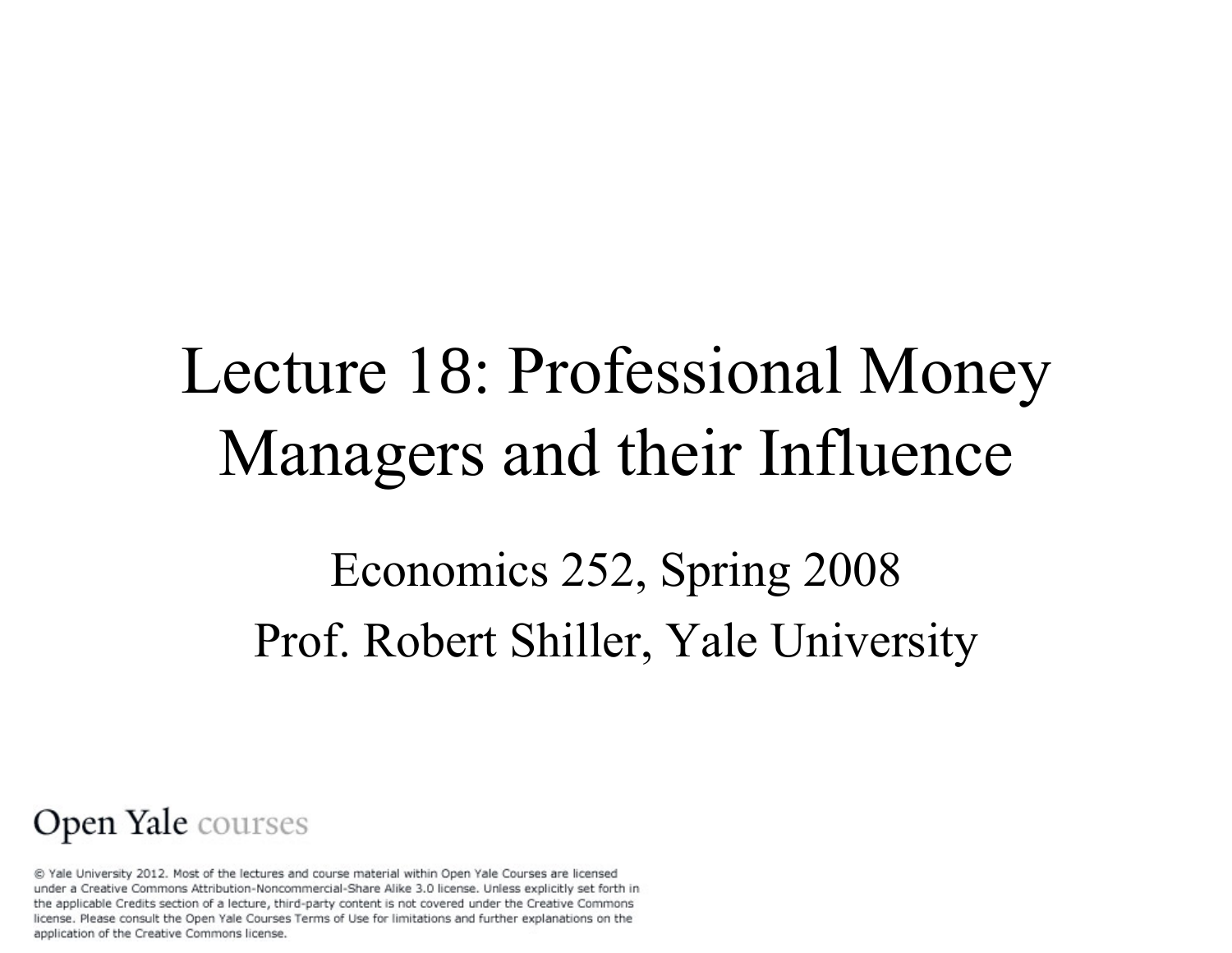## National Securities Markets Improvement Act of 1996 (NSMIA)

- All advisors managing more than \$30 million must register with SEC
- Those managing less than \$25 must register with state securities regulator

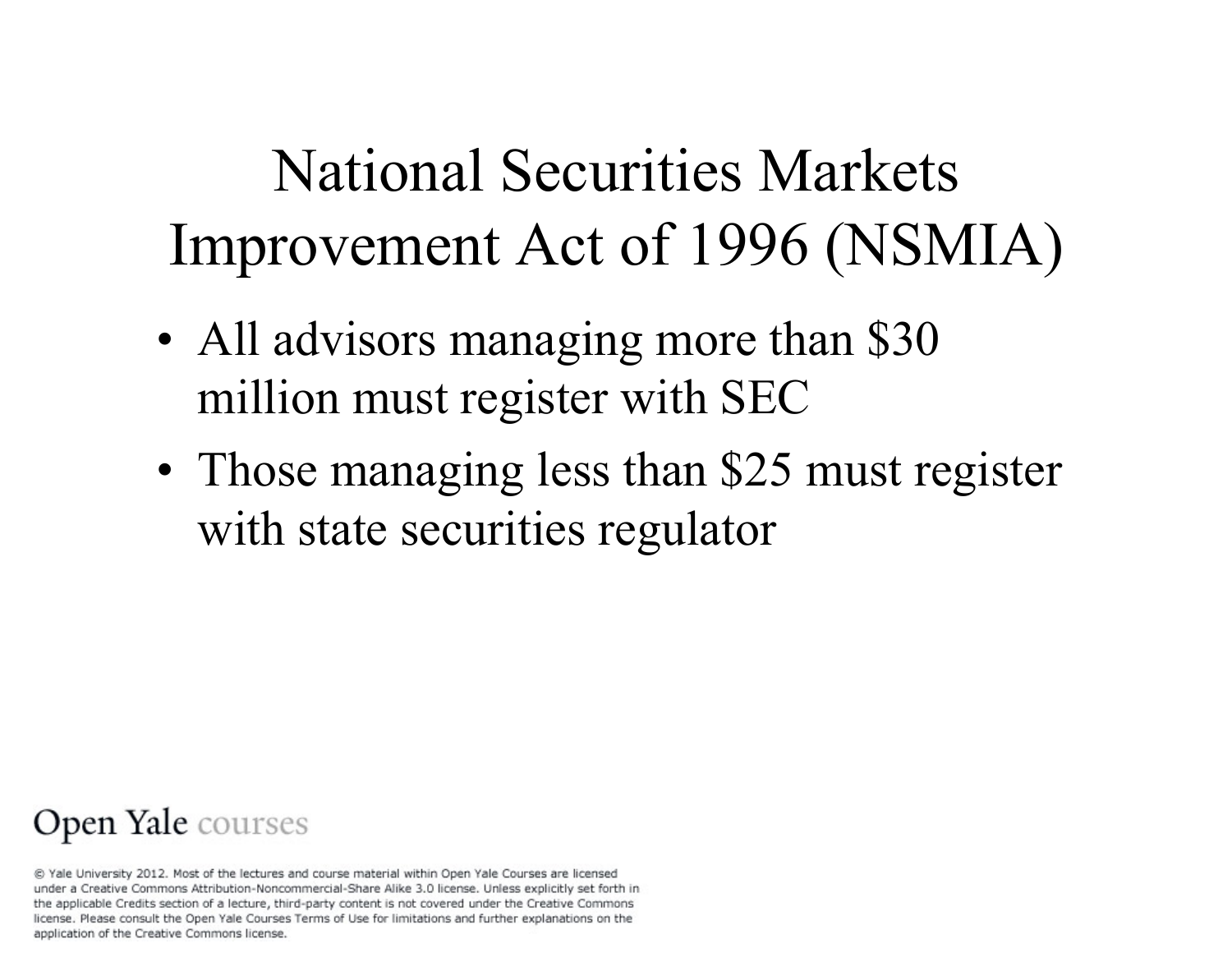## Financial Advisors

- Regulated in most countries
- In US, those giving investment advice for a fee must register with the Securities and Exchange Commission as an investment advisor
- SEC in turn requires passing of exams sponsored by Financial Industry Regulatory Authority FINRA (until 2007 merger with NYSE, National Association of Securities Dealers NASD). Series 65 or Series 66 Registered Investment Advisor exam
- National Association of Personal Financial Advisors (NAPFA.org)

#### Open Yale courses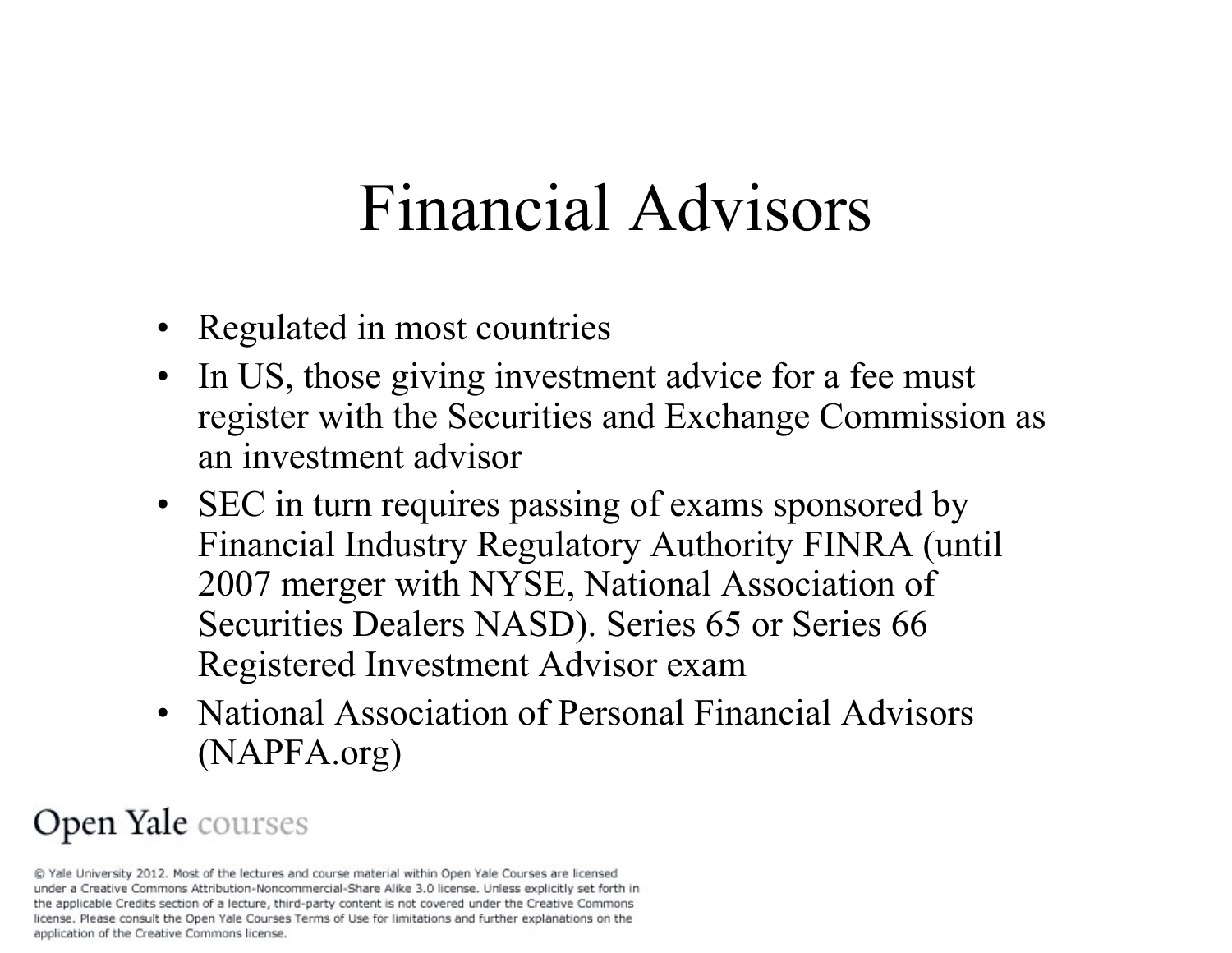# Financial Planners

- Comprehensive planning for life, rather than just picking stocks
- Not regulated, not licensed in most countries
- In U.S., financial planners must be registered as a financial advisor first.
- In US, Financial Planning Association, FPA.ORG
- Certified Financial Planner (CFP) designation, awarded by Certified Financial Planner Board of Standards, Inc.

### Open Yale courses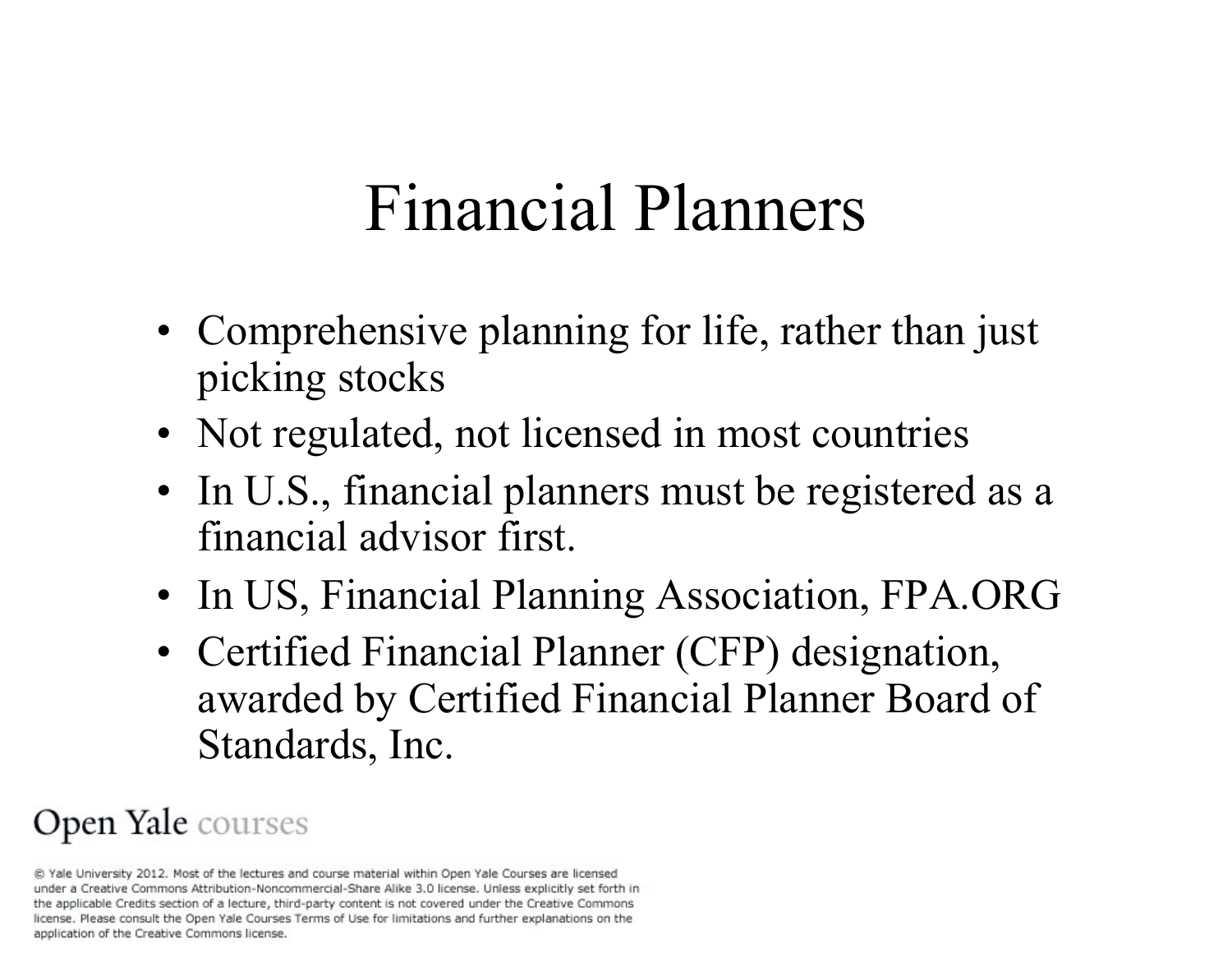# Assets of US Households & Nonprofits (Table B-100) 2007-IV in \$Billions

- Real estate \$22483
- Pension funds \$12779
- Equity in noncorporate business \$7892
- Deposits \$7389
- Corporate equities \$5447
- Mutual funds \$5082
- Consumer durables \$4035
- Bonds \$2730
- Life insurance \$1205
- Other \$3051
- Total \$72093

### Open Yale courses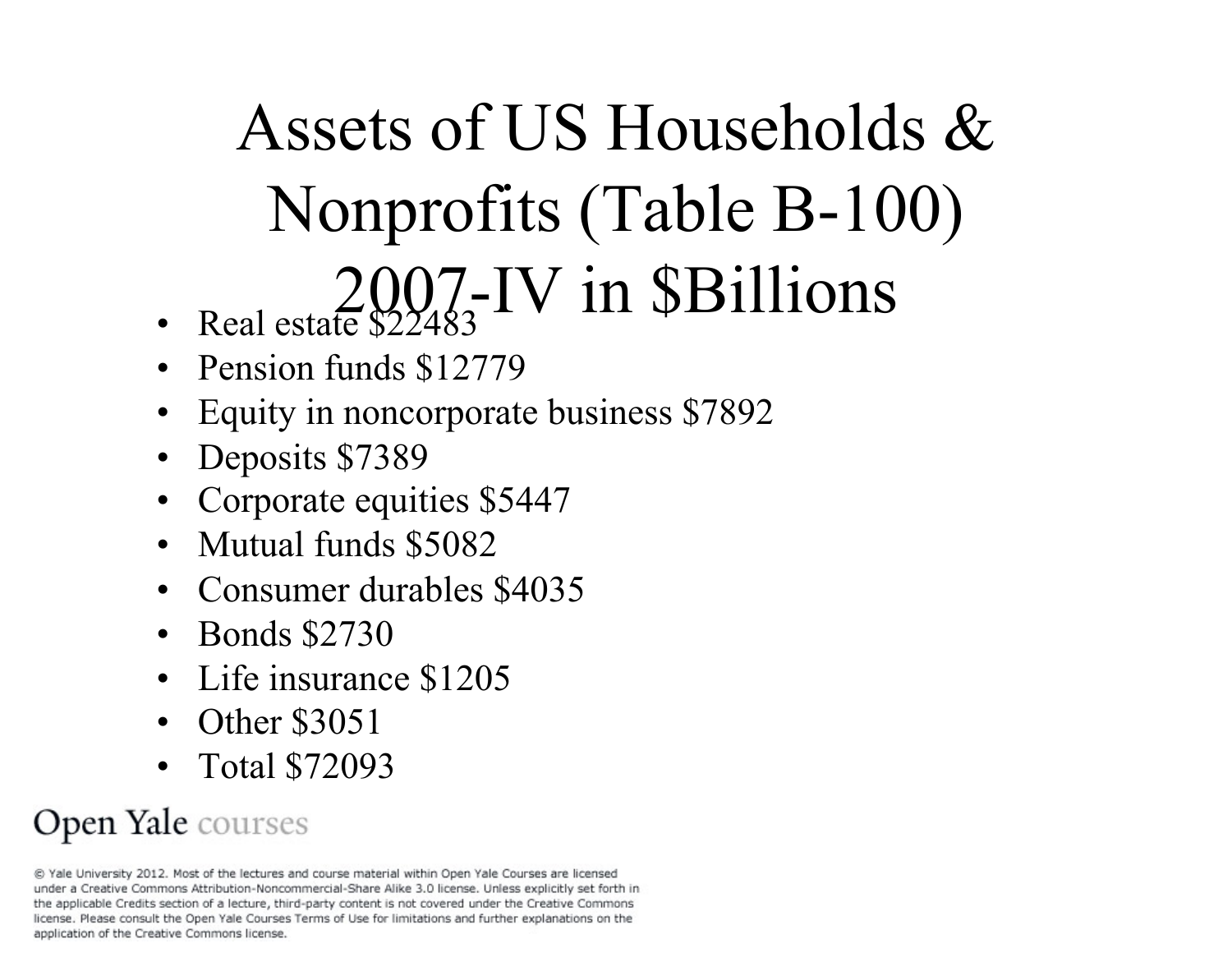Liabilities & Net Worth of US Households & Nonprofits (Table B-100) 2007-IV in \$Billions

- Home mortgages \$10509
- Consumer credit \$2551
- Loans & other \$1315
- Total liabilities \$14375
- Net worth  $= $72093 $14375 = $57718$ (Per capita net worth in dollars \$192,000)

### Open Yale courses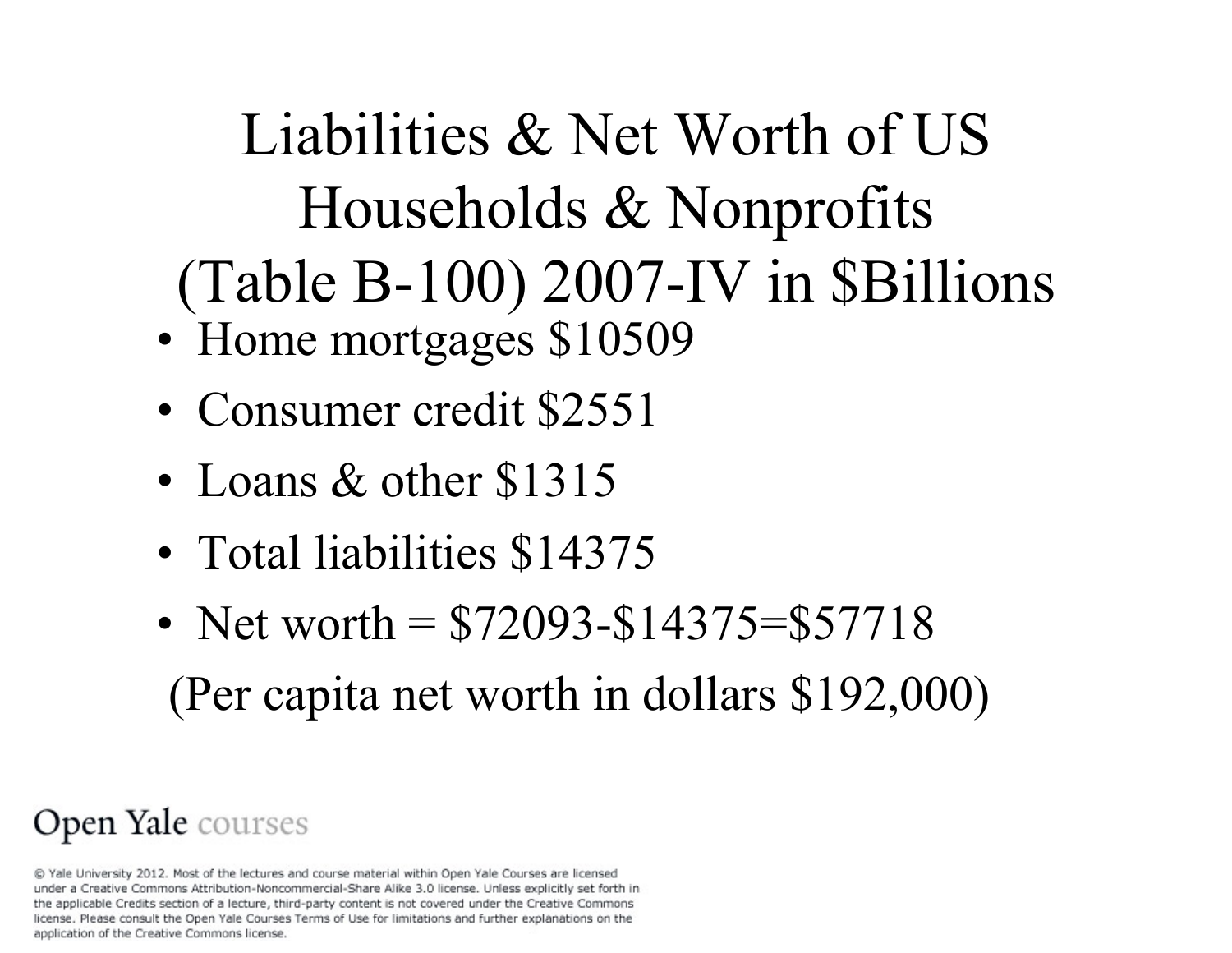## Mutual Fund History

- In 1920s, many investment companies bilked small investors
- Massachusetts Investment Trust (MIT) in 1920s had only one class of investors, published portfolio, redeemed on demand
- Became model for mutual fund industry
- Investment Company Institute

### Open Yale courses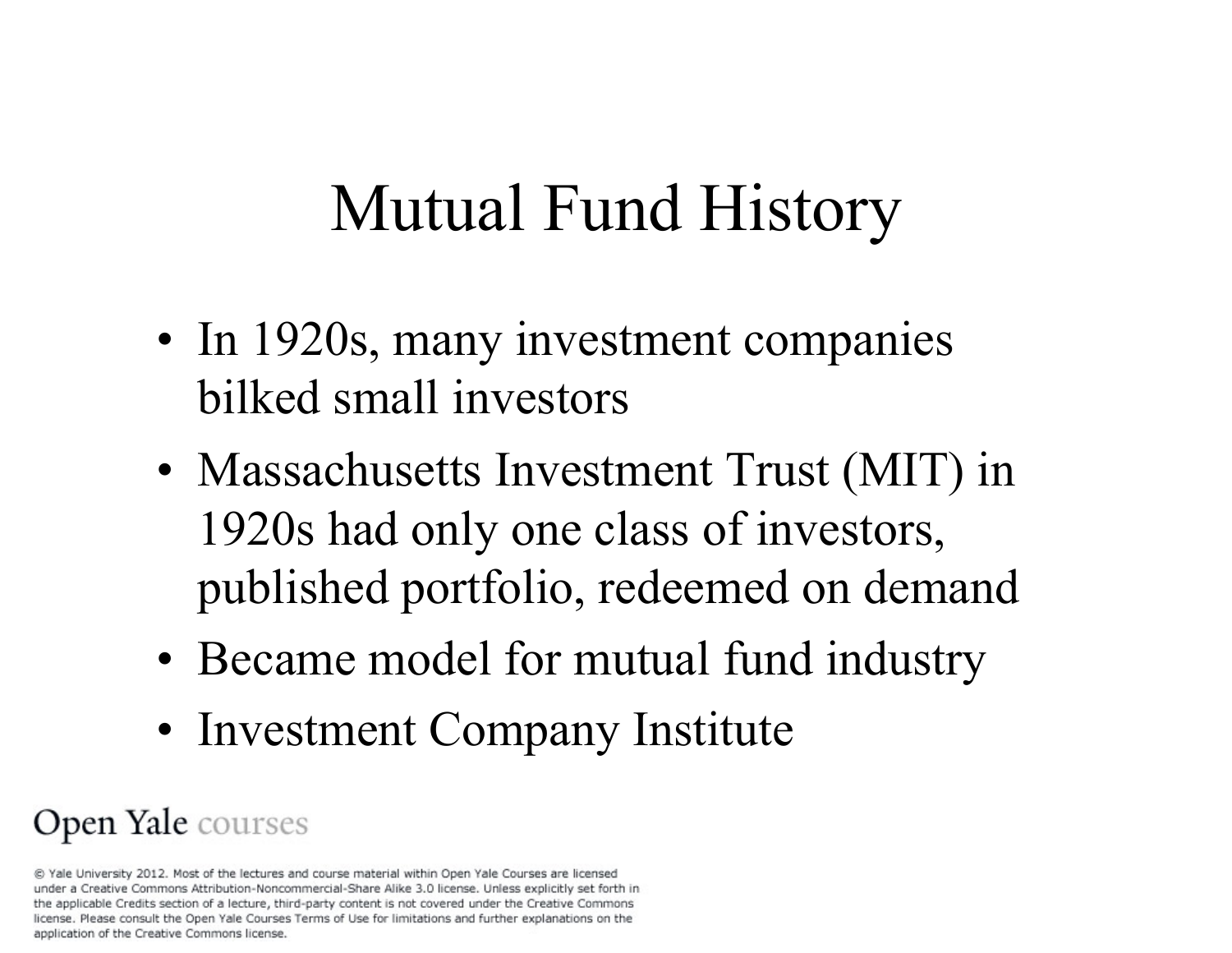# ETFs vs. Mutual Funds

- First Exchange Trade Fund: Standard & Poors Depositary Receipts (SPDRs, Spiders), AMEX 1993
- SPDRs hold portfolio of S&P index
- Management fee: 12 basis points
- Automatic creation and redemption
- QQQs, I-Shares
- Macro securities are analogous to ETFs, but are based on an index. (AMEX). Macro Securities Research LLC, Macro Financial LLC

### Open Yale courses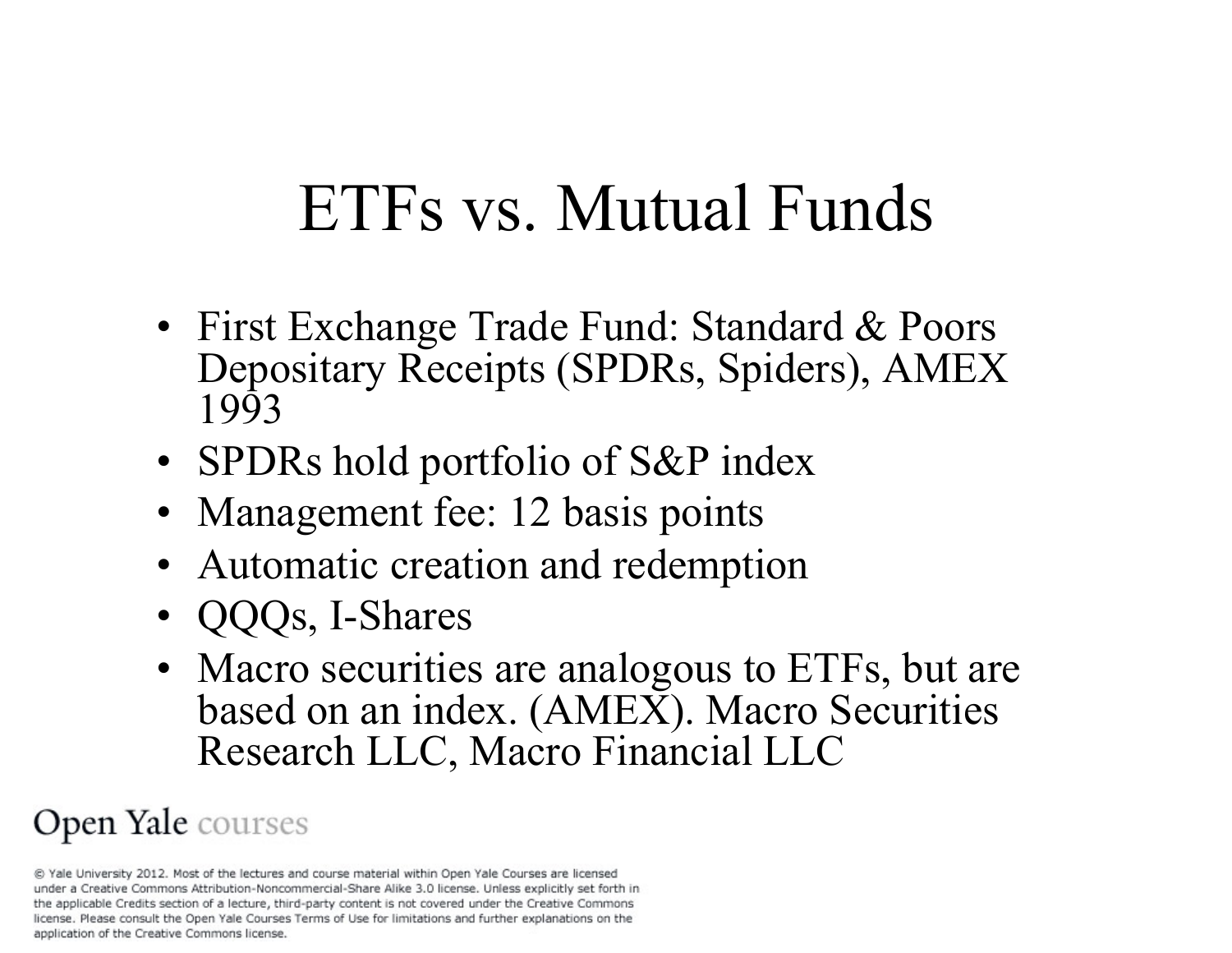## Trusts Not Always Institutional

- Common law countries allow individuals to appoint friends as trustees.
- Spendthrift trust increasingly common form of inheritance. Planning for divorces decades hence.

#### Open Yale courses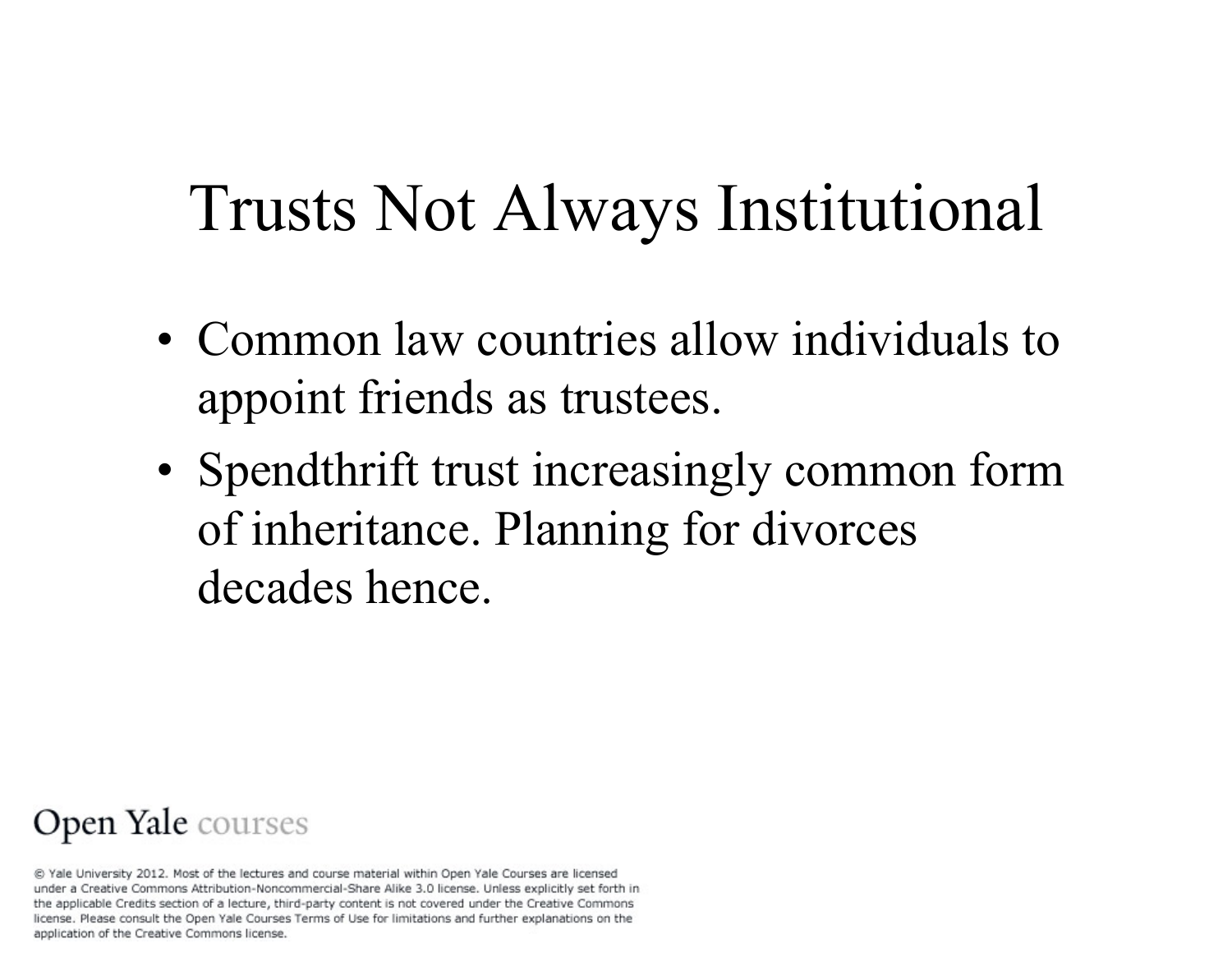## Pension Funds

- First pension funds in world: late 19<sup>th</sup> Century.
- Retirement was not invented until then.
- Increase in life expectancy in 20<sup>th</sup> Century brought large numbers of elderly people for first time in human history.

#### Open Yale courses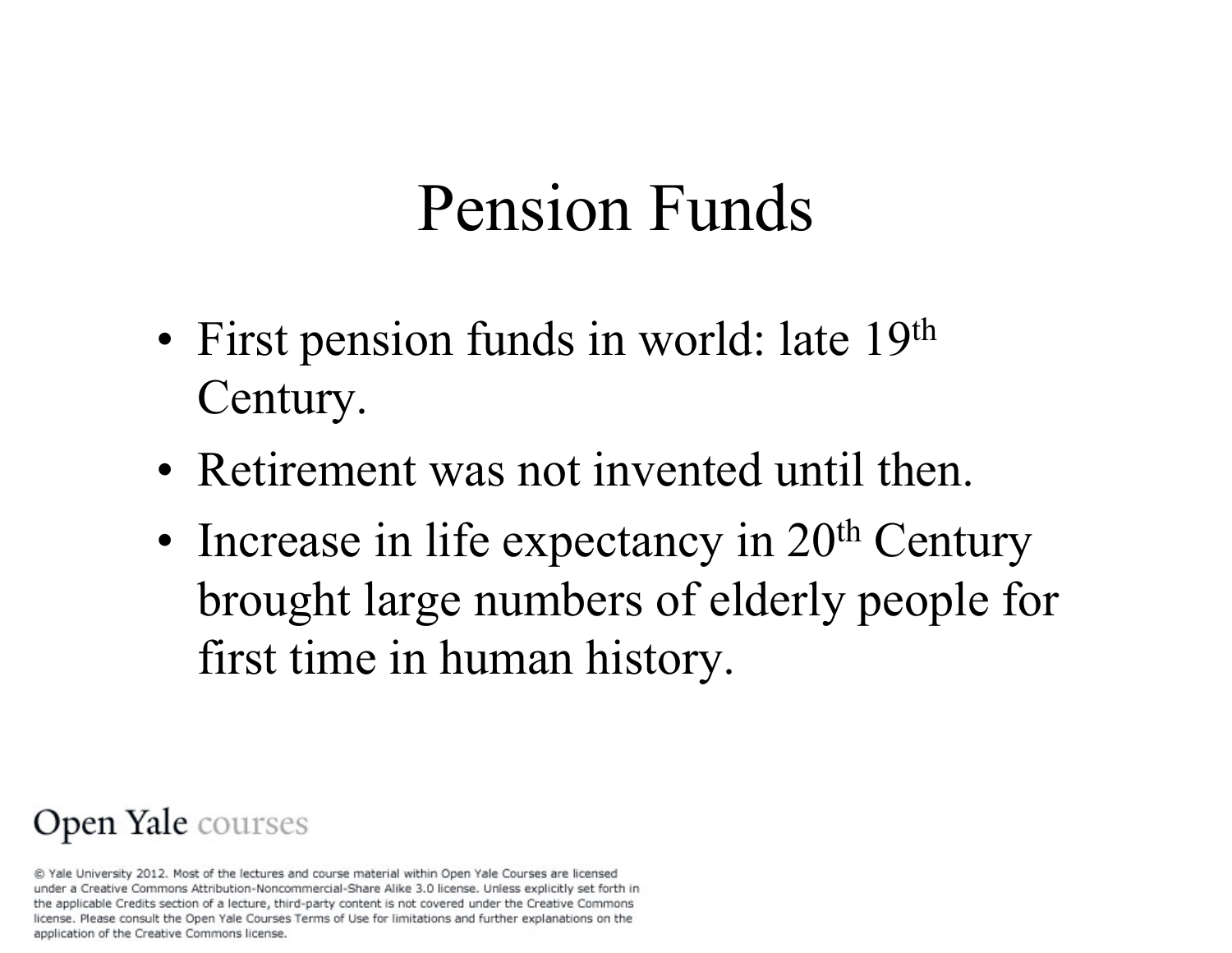# General Motors Pension Plan 1950

- In labor negotiations, GM Chairman Charles Wilson proposed fully funded plan managed by financial professionals.
- Proposed investing in the stock market, rather than fixed incomes, but no more than 5% in any one stock. Diversification.
- Wilson made stunning proposal that funding *not* be invested in GM stock.

#### Open Yale courses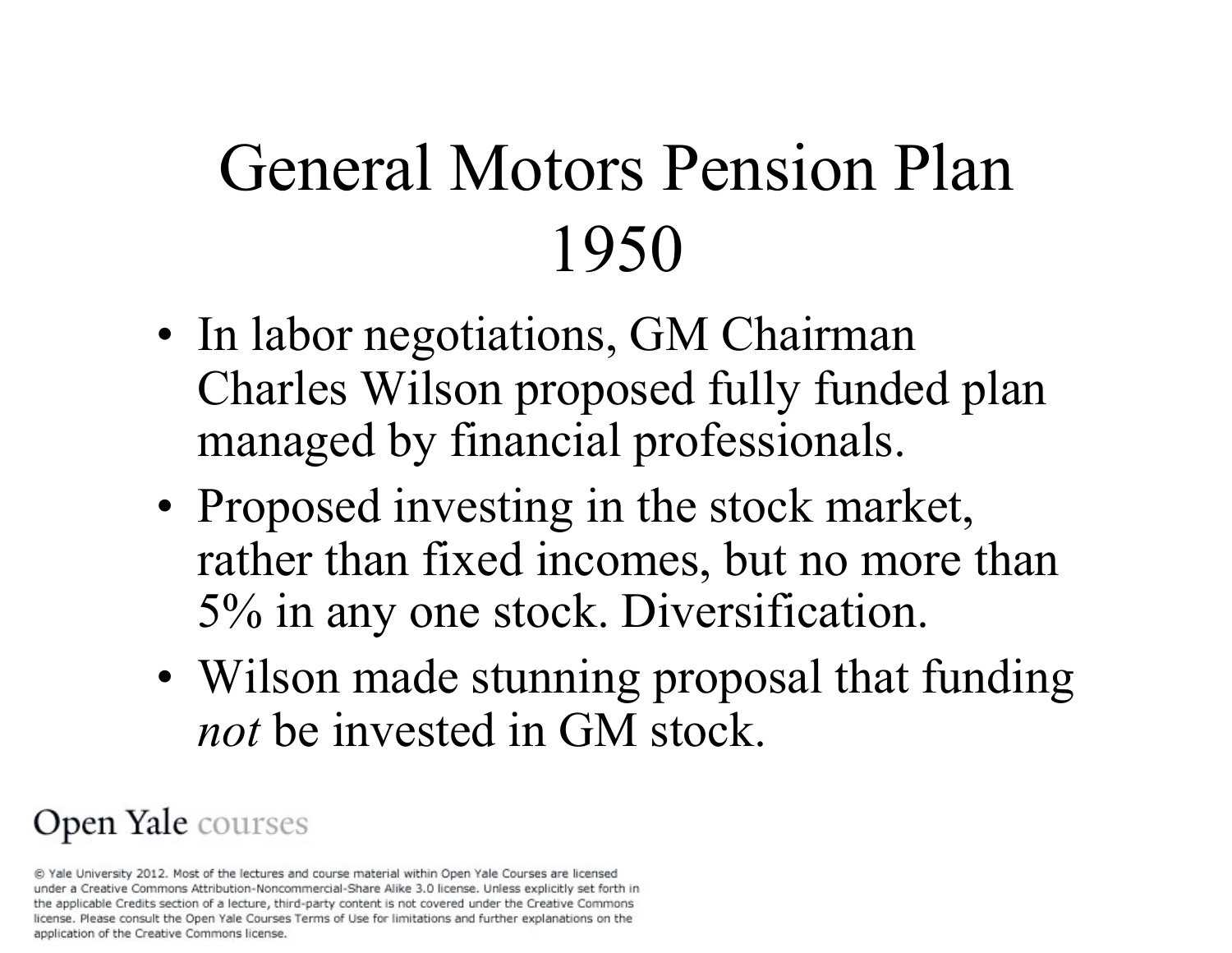# Studebaker Pension Default, 1963

- UAW accused of acquiescing in underfunding of pension plan so that it could obtain a false "victory" in prior negotiations with management.
- After default, UAW negotiated full benefits for senior workers, little or nothing for others.
- Scandal led to Employee Retirement Income Security Act (ERISA) 1974.

#### Open Yale courses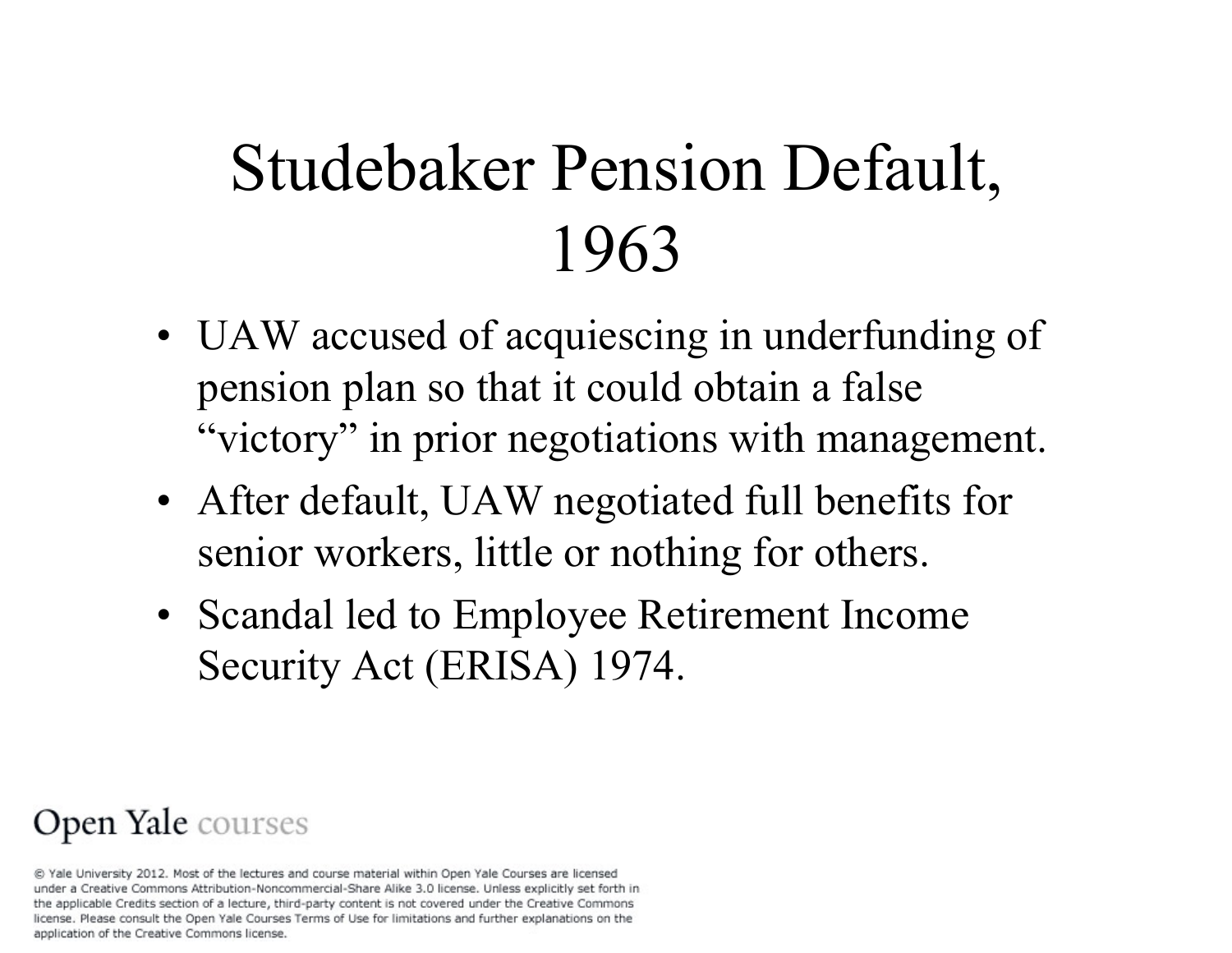# Employment Retirement Income Security Act (ERISA) 1974

- Act was in response to abuses in earlier defined benefit pensions
- Prohibits pay-as-you-go pension plans, defined benefit plans must be fully funded.
- Funds must be adequate: sound actuarial principles.
- Created Pension Benefits Guarantee Corp.
- Prudent person standard for managers
- Minimum vesting standards. An employee for ten years has complete vesting

### Open Yale courses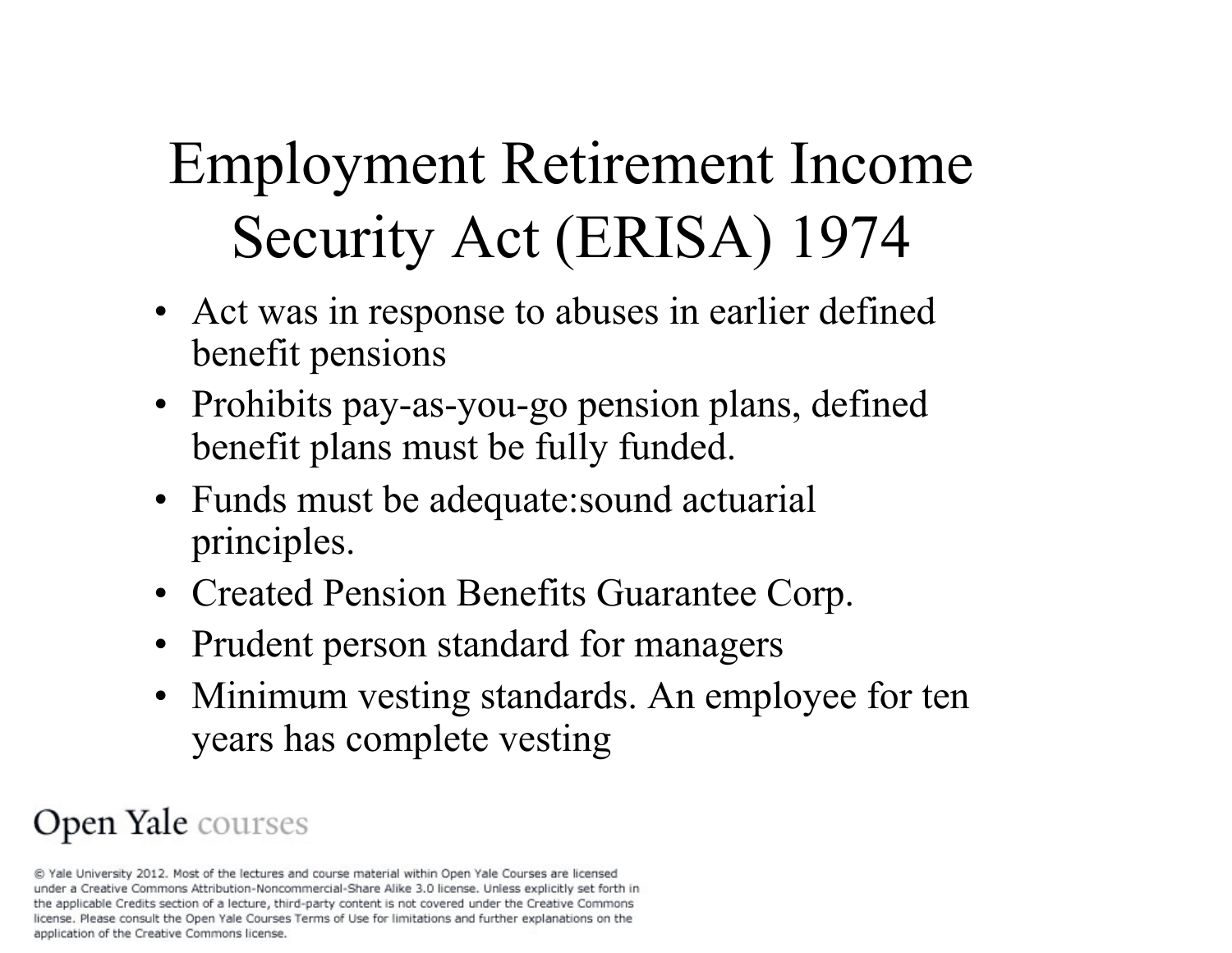### Prudent Person Rule

• ERISA: Investments must be made with "the care, skill prudence and diligence under the circumstances then prevailing that a prudent man acting in a like capacity and familiar with such matters would use in the conduct of an enterprise of a like character and with like aims."

#### Open Yale courses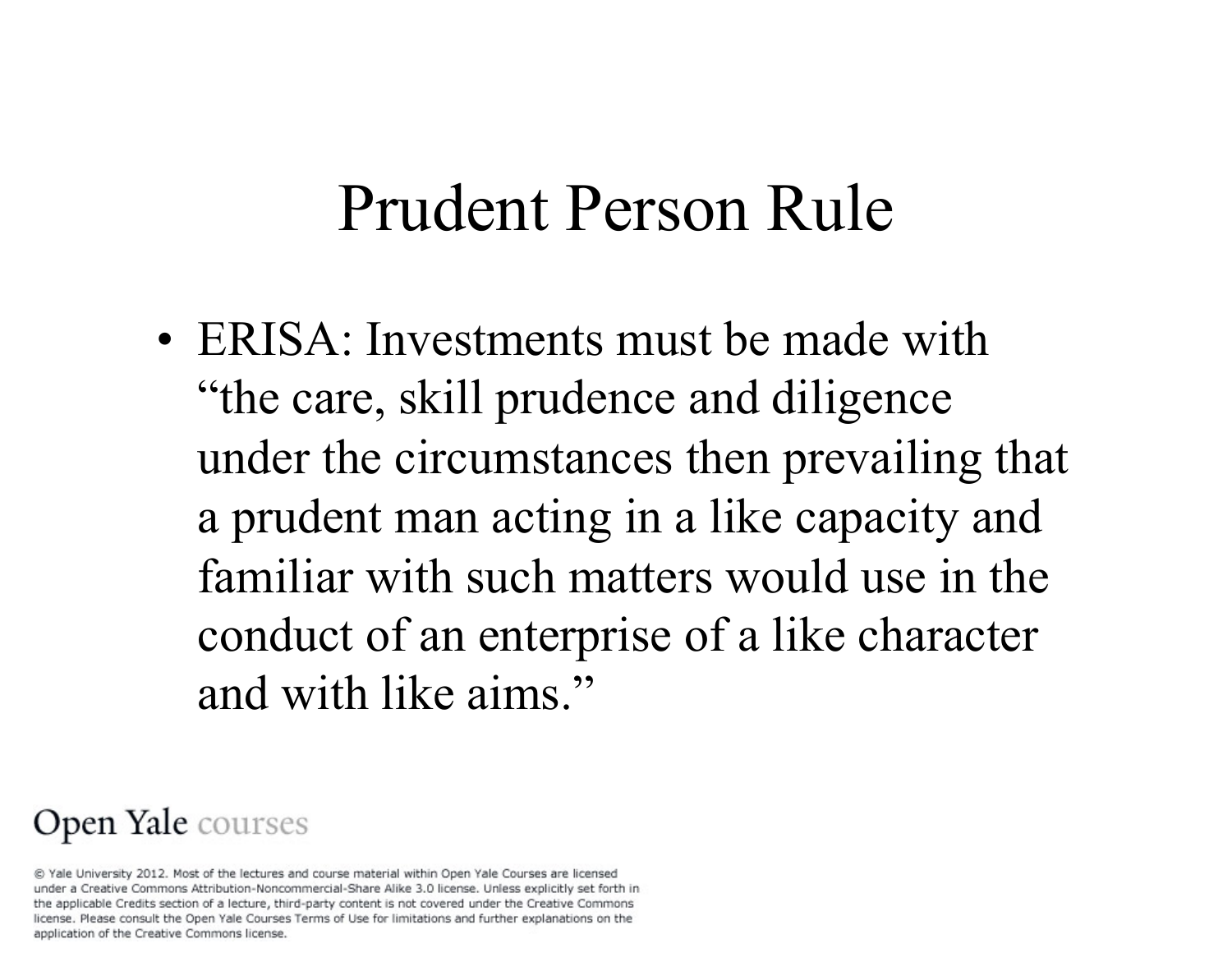# Pension Funds Types

- Defined Benefit: Traditional, old-line manufacturing, supported by labor unions. Now in decline. Not usually indexed.
- Defined Contribution: Employee contributes to own account.  $401(k)$  plans begun in 1981 in US.
- In defined contribution, individuals choose allocations across broad asset classes.

#### Open Yale courses